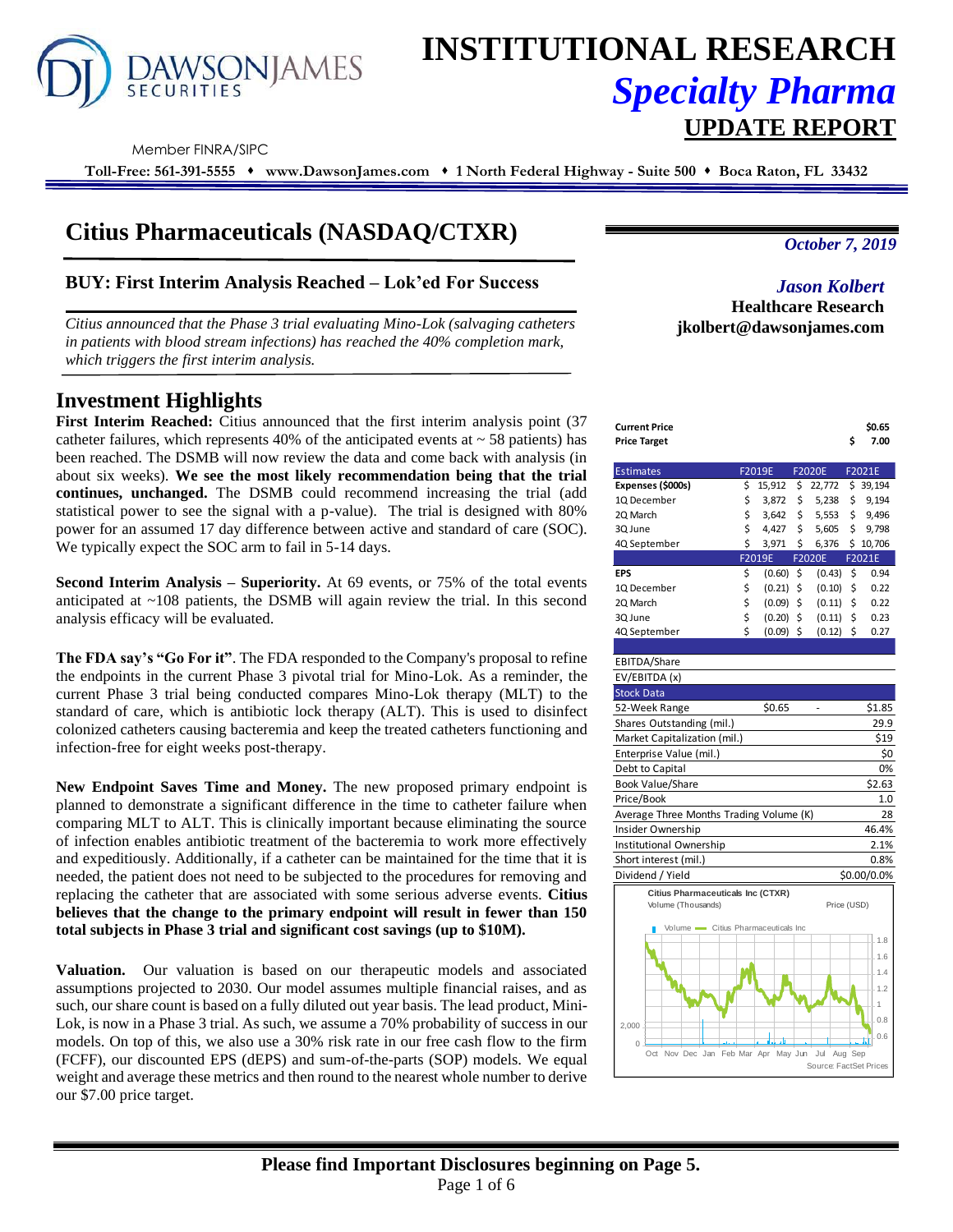

#### **Exhibit 10. FCFF Model**

| . .             |      |
|-----------------|------|
|                 |      |
| Price Target \$ | 7.00 |
| Year            | 2019 |

| Price Target \$<br>Year                                                             | 7.00<br>2019 |                                                       |                              |                        |                               |                           |                               |                           |                           |                           |                           |
|-------------------------------------------------------------------------------------|--------------|-------------------------------------------------------|------------------------------|------------------------|-------------------------------|---------------------------|-------------------------------|---------------------------|---------------------------|---------------------------|---------------------------|
| DCF Valuation Using FCF (mln):                                                      |              |                                                       |                              |                        |                               |                           |                               |                           |                           |                           |                           |
| units ('000 - Cnd\$)                                                                |              | 2019E                                                 | 2020E                        | 2021E                  | 2022E                         | 2023E                     | 2024E                         | 2025E                     | 2026E                     | 2027E                     | 2028E                     |
| EBIT (Earnings before income tax)<br>Tax Rate<br>EBIT(1-t) Earnings afer income tax |              | (15, 912)<br>0%<br>(15, 912)                          | (22, 772)<br>0%<br>(22, 772) | 42,448<br>5%<br>40,326 | 107,454<br>10%<br>96,709      | 145,724<br>15%<br>123,866 | 185,489<br>20%<br>148,391     | 226,794<br>25%<br>170,095 | 269,684<br>30%<br>188,779 | 314,207<br>35%<br>204,234 | 360,410<br>38%<br>223,454 |
| CapEx (equipment)<br>Depreciation<br>Change in NWC                                  |              | ٠<br>$\overline{\phantom{a}}$                         |                              | ٠<br>٠                 | ٠<br>$\overline{\phantom{a}}$ | ٠<br>٠                    | ٠<br>$\overline{\phantom{a}}$ |                           |                           |                           |                           |
| FCF                                                                                 |              | (15, 912)                                             | (22, 772)                    | 40,326                 | 96,709                        | 123,866                   | 148,391                       | 170,095                   | 188,779                   | 204,234                   | 223,454                   |
| PV of FCF                                                                           |              | (15, 912)                                             | (17, 517)                    | 23,861                 | 44,019                        | 43,369                    | 39,966                        | 35,240                    | 30,085                    | 25,037                    | 21,072                    |
| Discount Rate<br>Long Term Growth Rate                                              |              | 30%<br>1%                                             |                              |                        |                               |                           |                               |                           |                           |                           |                           |
| <b>Terminal Cash Flow</b><br>Terminal Value YE2023                                  |              | 778,238<br>73,388                                     |                              |                        |                               |                           |                               |                           |                           |                           |                           |
| <b>NPV</b><br>NPV-Debt<br>Shares out ('000)<br>NPV Per Share                        | \$           | 302,606<br>$\overline{\phantom{a}}$<br>44,077<br>6.87 | 2028E                        |                        |                               |                           |                               |                           |                           |                           |                           |

*Source: Dawson James*

# **Exhibit 11. Discounted EPS Model**

| <b>Current Year</b>    |   | 2019 |
|------------------------|---|------|
| Year of EPS            |   | 2028 |
| Earnings Multiple      |   | 15   |
|                        |   |      |
|                        |   |      |
| <b>Discount Factor</b> |   | 30%  |
| Selected Year EPS      | S | 5.07 |
| <b>NPV</b>             | S | 7.17 |

| Current Year      |    | 2019            |          |      |          | Discount Rate and Earnings Multiple Varies, Year is Constant |          |         |                 |       |
|-------------------|----|-----------------|----------|------|----------|--------------------------------------------------------------|----------|---------|-----------------|-------|
| Year of EPS       |    | 2028            |          |      |          |                                                              | 2028 EPS |         |                 |       |
| Earnings Multiple |    | 15 <sub>1</sub> |          | 7.17 | 5%       | 10%                                                          | 15%      | 20%     | 25%             | 30%   |
|                   |    |                 | Earnings |      |          |                                                              |          |         |                 |       |
| Discount Factor   |    | 30%             | Multiple |      | \$16.33  | \$10.74                                                      | \$7.20   | \$4.91  | \$3.40\$        | 2.39  |
| Selected Year EPS | \$ | 5.07            |          | 10   | \$32.65  | \$21.48                                                      | \$14.40  | \$9.82  | \$6.80 \$       | 4.78  |
| <b>NPV</b>        | s. | 7.17            |          | 15   | \$48.98  | \$32.23                                                      | \$21.60  | \$14.73 | $$10.20$ \$     | 7.17  |
|                   |    |                 |          | 20   | \$65.31  | \$42.97                                                      | \$28.80  | \$19.64 | $$13.60$ \$     | 9.55  |
|                   |    |                 |          | 25   | \$81.64  | \$53.71                                                      | \$36.00  | \$24.54 | $$17.00$ \$     | 11.94 |
|                   |    |                 |          | 30   | \$97.96  | \$64.45                                                      | \$43.20  | \$29.45 | $$20.40$ \$     | 14.33 |
|                   |    |                 |          | 35   | \$114.29 | \$75.19                                                      | \$50.40  | \$34.36 | \$23.80<br>- \$ | 16.72 |
|                   |    |                 |          | 40   | \$130.62 | \$85.94                                                      | \$57.60  | \$39.27 | $$27.20$ \$     | 19.11 |

#### **Exhibit 12. Sum of the Parts Model**

|                                           |       | Source: Dawson James |                |           |                 |          |
|-------------------------------------------|-------|----------------------|----------------|-----------|-----------------|----------|
| <b>Exhibit 12. Sum of the Parts Model</b> |       |                      |                |           |                 |          |
|                                           | LT Gr | Discount Rate        | Yrs. to Peak   | % Success | Peak Sales MM's | Term Val |
| MiniLok LT & ST CVC U.S.                  | $1\%$ | 30%                  | 4              | 70%       | \$469           | \$1,618  |
|                                           |       |                      |                |           |                 | \$6.30   |
| MiniLok LT & ST CVC E.U.                  | $1\%$ | 30%                  | $6^{\circ}$    | 80%       | \$0             | \$0      |
|                                           |       |                      |                |           |                 | \$0.00   |
| MiniLok LT & ST CVC China                 | $1\%$ | 30%                  | $\overline{7}$ | 80%       | \$0             | \$0      |
|                                           |       |                      |                |           |                 | \$0.00   |
| Hydro-Lido                                | $1\%$ | 30%                  | 5 <sup>5</sup> | 0%        | \$0             | \$0      |
| <b>Pre-Clinical Pipeline</b>              |       |                      |                |           |                 | \$0.00   |
| <b>Net Margin</b>                         |       |                      |                |           |                 | 70%      |
| <b>MM Shrs OS</b>                         |       |                      |                |           |                 | 44       |
| <b>Total</b>                              |       |                      |                |           |                 | \$6.30   |

*Source: Dawson James*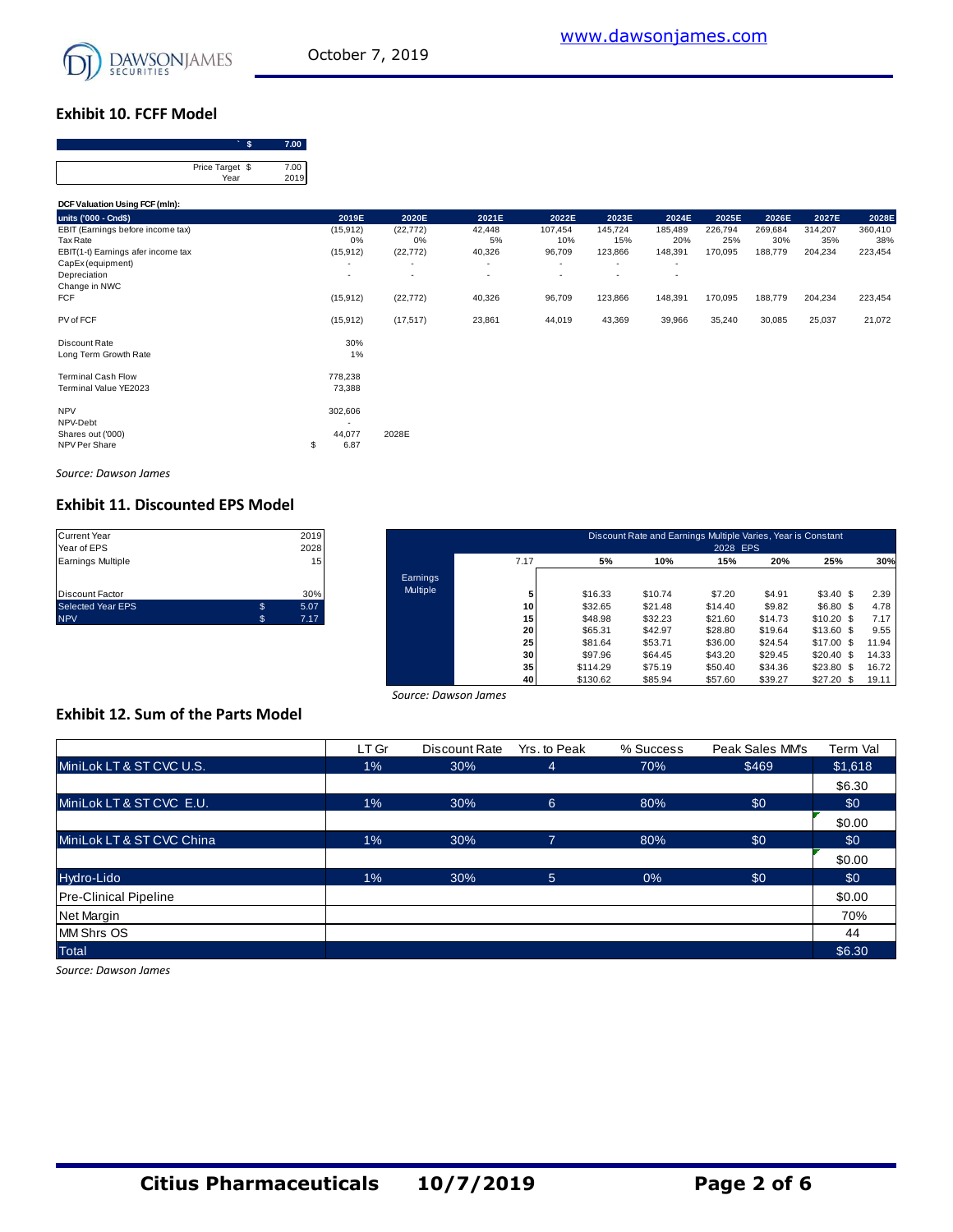

#### **Exhibit 1. Income Statement**

|           |                | <b>December</b>          | <b>March</b>             | June                     | Sept. YE |                          |                          |                          |                |                          |         |         |         |         |         |
|-----------|----------------|--------------------------|--------------------------|--------------------------|----------|--------------------------|--------------------------|--------------------------|----------------|--------------------------|---------|---------|---------|---------|---------|
| 2017A     | 2018A          | 1Q19A                    | 2Q19A                    | 3Q19A                    | 4Q19E    | 2019E                    | 2020E                    | 2021E                    | 2022E          | 2023E                    | 2024E   | 2025E   | 2026E   | 2027E   | 2028E   |
|           |                |                          |                          |                          | $\sim$   | $\overline{\phantom{a}}$ | $\sim$                   | 81,642                   | 166,566        | 212,392                  | 259,994 | 309,423 | 360,734 | 413,983 | 469,227 |
|           |                |                          |                          |                          |          |                          |                          |                          |                |                          |         |         |         |         |         |
|           |                |                          |                          |                          |          | $\blacksquare$           | $\overline{\phantom{a}}$ | $\overline{\phantom{0}}$ | $\blacksquare$ | $\overline{\phantom{a}}$ |         |         |         |         |         |
|           |                |                          |                          |                          |          |                          |                          |                          |                |                          |         |         |         |         |         |
|           |                |                          |                          |                          |          |                          |                          |                          |                |                          |         |         |         |         |         |
|           |                |                          |                          |                          |          |                          |                          |                          |                |                          |         |         |         |         |         |
|           |                | A.                       | ж.                       | $\sim$                   | х.       | х.                       | <b>Section</b>           | 81,642                   | 166,566        | 212,392                  | 259,994 | 309,423 | 360,734 | 413,983 | 469,227 |
|           |                |                          |                          |                          |          |                          |                          |                          |                |                          |         |         |         |         |         |
|           | $\blacksquare$ | $\overline{\phantom{a}}$ |                          |                          | $\sim$   | $\overline{\phantom{a}}$ | $\overline{\phantom{a}}$ | 12,246                   | 24,985         | 31,859                   | 38,999  | 46,413  | 54,110  | 62,097  | 70,384  |
|           |                | 15%                      | 15%                      | 15%                      | 15%      |                          |                          | 15%                      | 15%            | 15%                      | 15%     | 15%     | 15%     | 15%     | 15%     |
| 5,873     | 6,563          | 2,113                    | 1,700                    | 2,766                    | 2,021    | 8,600                    | 8,772                    | 8,948                    | 9,127          | 9,309                    | 9,495   | 9,685   | 9,879   | 10,077  | 10,278  |
|           |                |                          |                          |                          |          |                          |                          |                          |                |                          |         |         |         |         |         |
| 12,126    | 6,447          | 1,588                    | 1,738                    | 1,456                    | 1,750    | 6,533                    | 14,000                   | 18,000                   | 25,000         | 25,500                   | 26,010  | 26,530  | 27,061  | 27,602  | 28,154  |
| 1,973     | 780            | 171                      | 204                      | 204                      | 200      | 779                      |                          |                          |                |                          |         |         |         |         |         |
|           |                |                          |                          |                          |          |                          |                          |                          |                |                          |         |         |         |         |         |
| 19,972    | 13,789         | 3,872                    | 3,642                    | 4,427                    | 3,971    | 15,912                   | 22,772                   | 39,194                   | 59,112         | 66,668                   | 74,504  | 82,629  | 91,050  | 99,776  | 108,816 |
| (19, 972) | (13,789)       | (3,872)                  | (3,642)                  | (4, 427)                 | (3,971)  | (15, 912)                | (22, 772)                | 42,448                   | 107,454        | 145,724                  | 185,489 | 226,794 | 269,684 | 314,207 | 360,410 |
|           |                |                          |                          |                          |          |                          |                          |                          |                |                          |         |         |         |         |         |
| 47        | 818            | $\overline{2}$           | 14                       | 25                       |          |                          |                          |                          |                |                          |         |         |         |         |         |
|           | 450            |                          |                          |                          |          |                          |                          |                          |                |                          |         |         |         |         |         |
|           | (16)           | (4)                      | (4)                      | (4)                      |          |                          |                          |                          |                |                          |         |         |         |         |         |
| (20, 769) | 1,253          | (3,875)                  | (3,632)                  | (4, 406)                 | (3,971)  | (15, 912)                | (22, 772)                | 42,448                   | 107,454        | 145,724                  | 185,489 | 226,794 | 269,684 | 314,207 | 360,410 |
|           | $\sim$         | $\sim$                   | $\overline{\phantom{a}}$ | $\overline{\phantom{a}}$ | $\sim$   | $\overline{\phantom{a}}$ | $\overline{\phantom{a}}$ | 2,122                    | 10,745         | 21,859                   | 37,098  | 56,698  | 80,905  | 109,972 | 136,956 |
| 0%        | 0%             | 0%                       | 0%                       | 0%                       | 0%       | 0%                       | 0%                       | 5%                       | 10%            | 15%                      | 20%     | 25%     | 30%     | 35%     | 38%     |
| (4, 952)  | (12, 537)      | (3,875)                  | (3,632)                  | (4, 406)                 | (3,971)  | (15, 883)                | (22, 772)                | 40,326                   | 96,709         | 123,866                  | 148,391 | 170,095 | 188,779 | 204,234 | 223,454 |
| (3.55)    | (1.22)         | (0.21)                   | (0.09)                   | (0.20)                   | (0.09)   | (0.60)                   | (0.43)                   | 0.94                     | 2.25           | 2.86                     | 3.42    | 3.90    | 4.31    | 4.65    | 5.07    |
| (3.55)    | (1.22)         | (0.21)                   | (0.09)                   | (0.20)                   | (0.09)   | (0.60)                   | (0.43)                   | 0.94                     | 2.25           | 2.86                     | 3.42    | 3.90    | 4.31    | 4.65    | 5.07    |
| 5,842     | 10,731         | 18,481                   | 28,500                   | 22,000                   | 32,022   | 25,251                   | 42,118                   | 42,286                   | 42,456         | 42,626                   | 42,796  | 42,968  | 43,140  | 43,313  | 43,486  |
| 5.842     | 10.731         | 18,481                   | 38.666                   | 22,000                   | 42,220   | 30.342                   | 52.840                   | 42.860                   | 43.032         | 43.205                   | 43.378  | 43.551  | 43.726  | 43.901  | 44,077  |

*Source: Dawson James*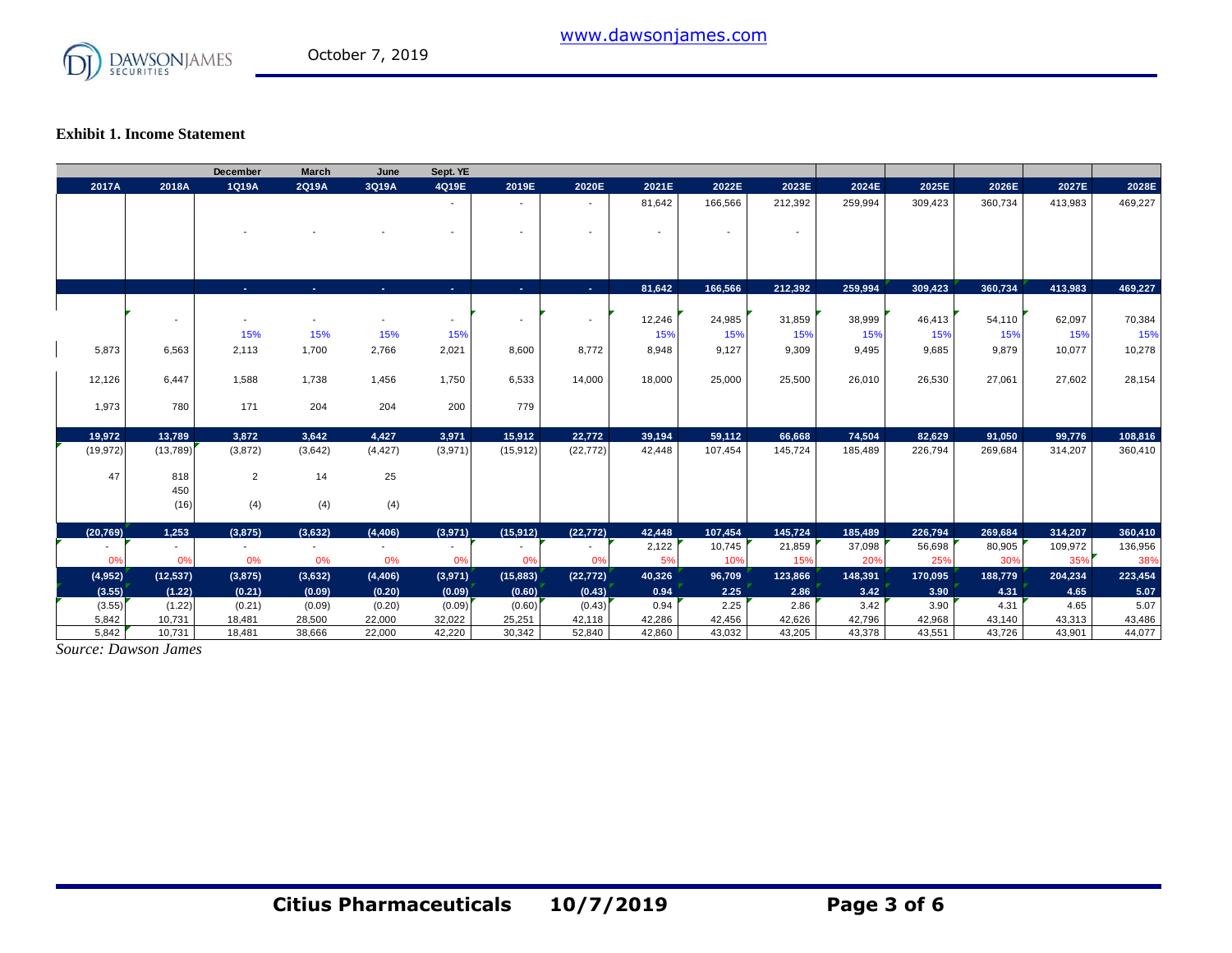

#### **Risk Analysis**

In addition to the typical risks associated with development stage specialty pharmaceutical companies, potential risks specific to Citius Pharmaceuticals, Inc. are as follows:

**Partnership risk**. Citius Pharmaceuticals, Inc. is in discussions with possible partners today, but there can be no assurances that the company will be able to secure a favorable partnership.

**Commercial risk.** There are no assurances that the company will be able to achieve significant market share and become profitable.

**Clinical and regulatory risk.** Lead products have to complete clinical trials. Trials may not produce results sufficient for regulatory approval.

**Financial risk.** The company may need to raise capital in the marketplace, and there can be no assurances that the company will be able to successful raise capital and or do so, at favorable terms.

**Liquidity Risk.** The stock is thinly traded. We note that management owns a significant percentage of the company.

**Legal and intellectual property risk.** The company may have to defend its patents and technical know-how, and there can be no assurances that the patents will not be infringed or will be held as valid if challenged, and or that the company may infringe on third parties' patents.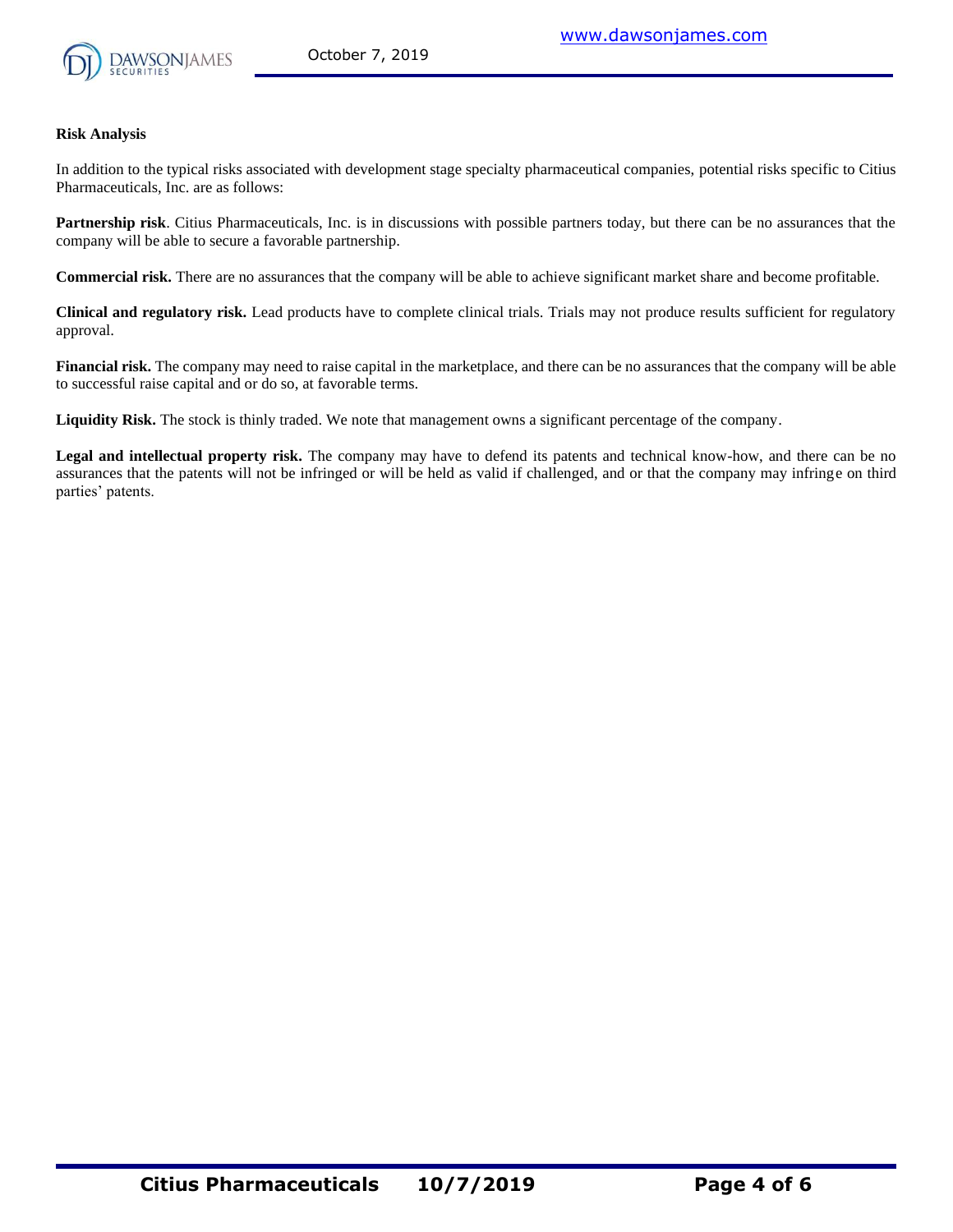

#### Companies mentioned in this report

#### **Important Disclosures:**

#### **Price Chart:**



Price target and rating changes over the past three years: Initiation – Buy – 12/15/2017 – Price Target \$10.00 Update – Buy – 7/6/2081 – Price Target \$10.00 Transfer – Buy –  $9/6/2019$  – Price Target \$7.00 Update – Buy – 10/7/2019 – Price Target \$7.00

Dawson James Securities, Inc. (the "Firm") is a member of the Financial Industry Regulatory Authority ("FINRA") and the Securities Investor Protection Corporation ("SIPC").

The Firm does not make a market in the securities of the subject company(s). The Firm has NOT engaged in investment banking relationships with CTXR in the prior twelve months, as a manager or co-manager of a public offering and has NOT received compensation resulting from those relationships. The Firm may seek compensation for investment banking services in the future from the subject company(s). The Firm has received any other compensation from the subject company(s) in the last 12 months for services unrelated to managing or co-managing of a public offering.

Neither the research analyst(s) whose name appears on this report nor any member of his (their) household is an officer, director or advisory board member of these companies. The Firm and/or its directors and employees may own securities of the company(s) in this report and may increase or decrease holdings in the future. As of September 30, 2019, the Firm as a whole did not beneficially own 1% or more of any class of common equity securities of the subject company(s) of this report. The Firm, its officers, directors, analysts or employees may effect transactions in and have long or short positions in the securities (or options or warrants related to those securities) of the company(s) subject to this report. The Firm may affect transactions as principal or agent in those securities.

Analysts receive no direct compensation in connection with the Firm's investment banking business. All Firm employees, including the analyst(s) responsible for preparing this report, may be eligible to receive non-product or service specific monetary bonus compensation that is based upon various factors, including total revenues of the Firm and its affiliates as well as a portion of the proceeds from a broad pool of investment vehicles consisting of components of the compensation generated by investment banking activities, including but not limited to shares of stock and/or warrants, which may or may not include the securities referenced in this report.

Although the statements in this report have been obtained from and are based upon recognized statistical services, issuer reports or communications, or other sources that the Firm believes to be reliable, we cannot guarantee their accuracy. All opinions and estimates included in this report constitute the analyst's judgment as of the date of this report and are subject to change without notice.